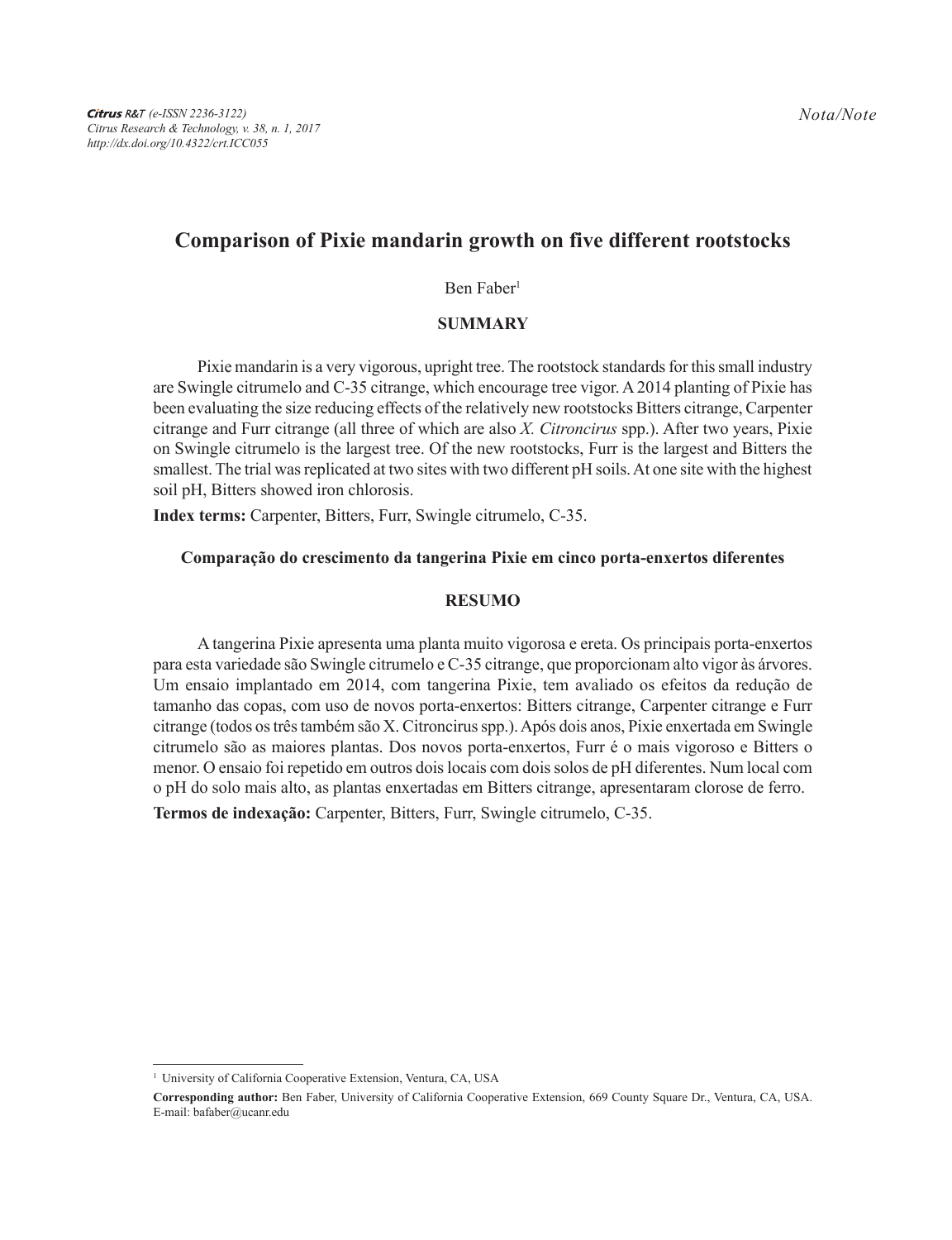#### **INTRODUCTION**

Pixie mandarin *Citrus reticulata* Blanco is a very vigorous, upright tree. Although the fruit is small, hence its name, it can produce fruit on the ends of long branches which deforms the canopy structure, making it hard to pick. The rootstock standards for this small industry are Swingle citrumelo and C-35 citrange (both of which are *X. Citroncirus* spp.). The industry is looking for alternatives to these choices, especially those that reduce the vigor of the trees.

There is no one ideal rootstock at this point and growers have the option of a wide range of choices. The search includes those that are resistant to Citrus Tristeza Virus (CTV), *Phytophthora*, calcareous soils and ideally one that is resistant to the bacteria that causes Huanglongbing.

In many California coastal growing areas, land is expensive, water scarce and costly and prone to calcareous soils that are derived from marine sediments which can bring on iron chlorosis. Growers are also looking for smaller trees that will give early economic returns, are easier to prune and pick, and may be more compatible with the economics driven by Huanglongbing.

Swingle citrumelo citrange yields a large tree with good quality and quantity of fruit. It is tolerant of CTV (Citrus tristeza virus) and *Phytophthora* spp, but is susceptible to iron chlorosis in high pH soils. C-35 citrange is a smaller tree than Swingle citrumelo, also has resistance to *Phytophthora spp* and CTV, and is more tolerant of high pH soils (Bitters, 1986).

The USDA had a breeding program in California which was taken over by the University of California. Out of this breeding project, the university selected three rootstocks (all of which are *X. Citroncirus* spp.) for release in 2009 because of their horticultural characteristics, such as dwarfing, although not as much as Flying Dragon trifoliate, resistance to CTV and tolerance of calcareous soils. These three rootstocks also show good tolerance to *Phytophthora parasitica* and nematodes. A fuller description of these selections can be found in Siebert et al. (2010).

Pixie growers have been looking for a more compact tree, easier to handle and not need so much pruning. They funded a long-term project to see how these newer selections of rootstock performed in their area which is a hot summer/cool winter, Mediterranean valley near Los Angeles (34.4480° N, 119.2429° W).

#### **MATERIAL AND METHODS**

Ten each of Pixie on one of the five rootstocks were propagated in early spring of 2013. These rootstocks were Bitters (previously C22), Carpenter (C54), Furr-(C57), C35 and Swingle citrumelo. These were planted in spring 2014 at two sites with slightly different soils on spacings of three by three meters. One was more sandy with a soil pH of 7.3 and used herbicides for weed control and other conventional practices, the other had a higher pH of 7.8, used mulch and mechanical weed control along with organic control measures. Five of each rootstock/ Pixie combination were planted in a randomized complete block design. Both sites were microsprinkler irrigated. The plantings are about 10 km from each other. Trees were measured once a year for total shoot length and tree height.

#### **RESULTS AND DISCUSSION**

This trial is still young. The newer rootstocks have a bunchier canopy with lots of small branches. Swingle citrumelo at both sites is the largest tree regardless if size is measured by height or branch length (Figures 1-4). At the site with the highest pH, Carpenter is the smallest of the trees (Figures 1, 2). At this site, the other varieties tend to cluster together regardless of how they are measured. At the other site, if measured by tree height, Bitters is the smallest (Figure 3) the others clustering, but as branch length Furr is of a similar dimension as Swingle citrumelo (Figure 4).

These differences will probably sort out as the trees age and develop a more complex canopy. Swingle citrumelo was the largest at both sites. Bitters was generally the smallest and both sites and by both methods of measure. The slightly higher pH at the one site induced an iron deficiency in Bitters that was not seen at the other orchard. The relative size difference effect of the three rootstocks agrees with the report of Federici et al. (2009).

Rootstock effect on tree size is often found (Levy et al., 2008). It will be interesting to see how these trees continue to grow in the future – to see how large their canopies get and if one or more of them can help control the vigor of Pixie. The high-density plantings might be crucial in the future when shorter-lived trees with the presents of Huanglongbing will require more frequent planting (Stover et al., 2008).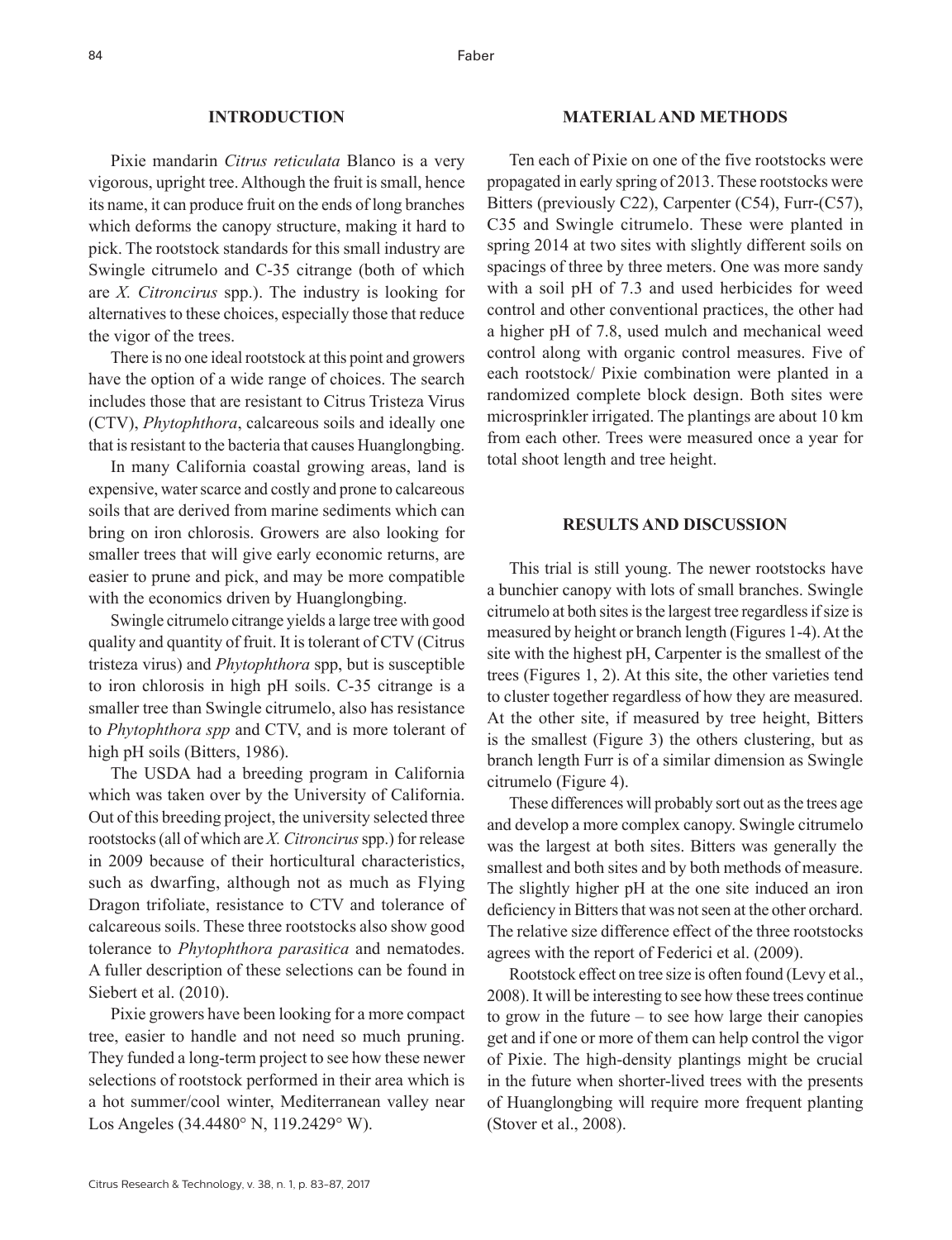

**Figure 1.** Tree heights at high pH soil site (Churchil Ranch).



**Figure 2.** Branch lengths at high pH soil site (Churchill Ranch).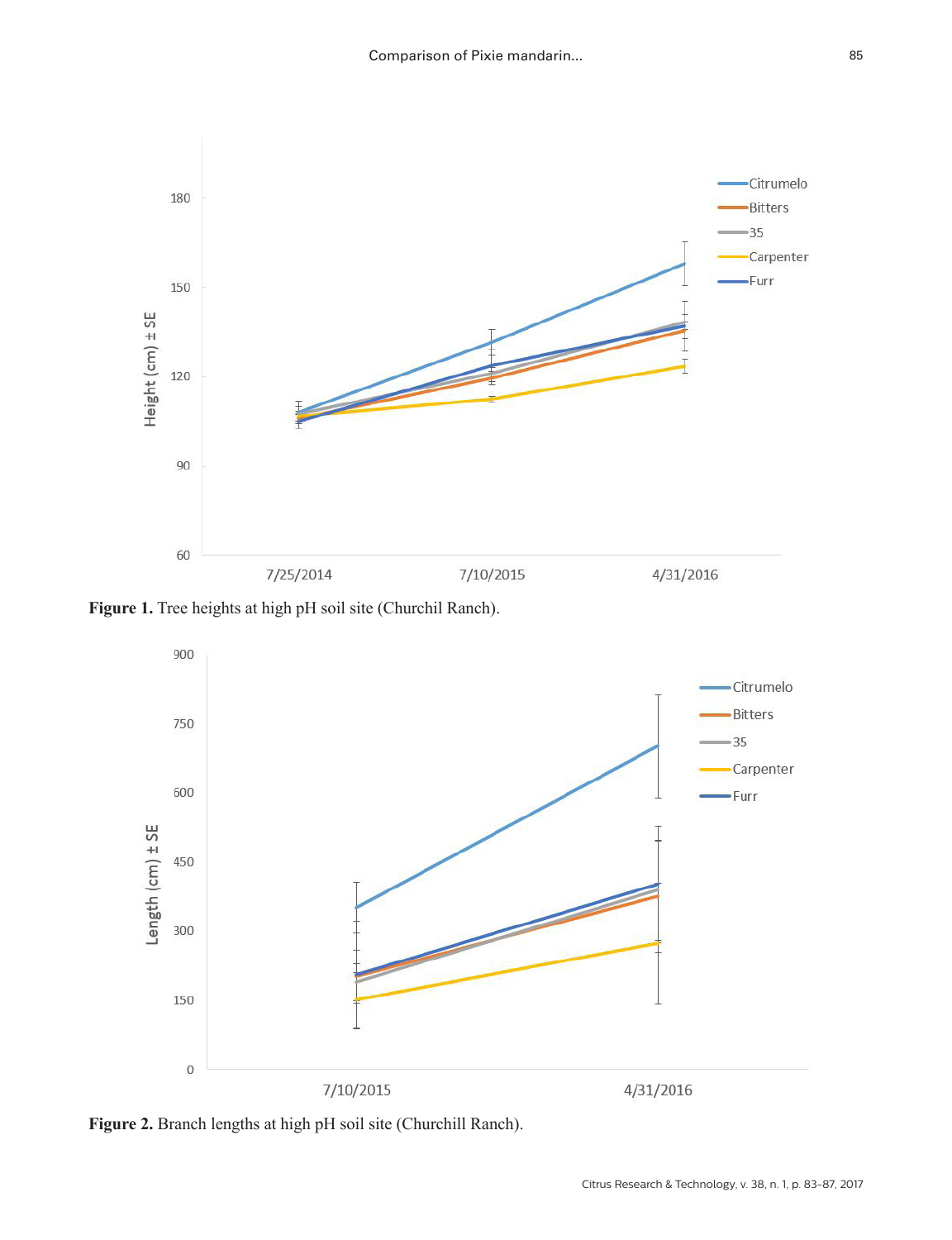Faber



**Figure 3.** Tree heights at low pH soil site (Friend's Ranch).



**Figure 4.** Branch lengths at low pH soil site (Friend's Ranch).